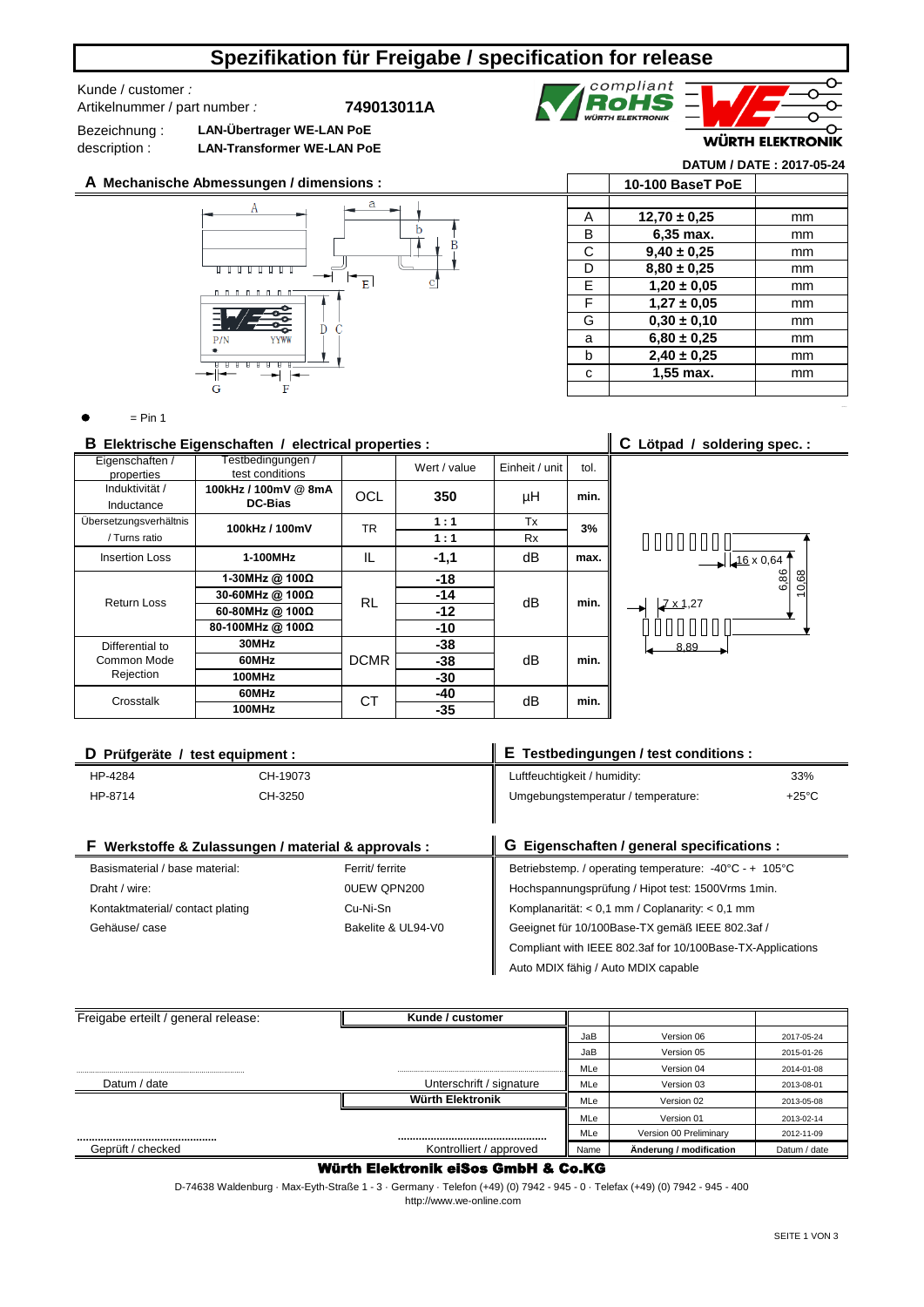# **Spezifikation für Freigabe / specification for release**

Kunde / customer *:* 

Artikelnummer / part number *:*

**749013011A**



Bezeichnung : **LAN-Übertrager WE-LAN PoE** description : **LAN-Transformer WE-LAN PoE**

**H Schaltbild / Schematics :**



| Freigabe erteilt / general release: | Kunde / customer         |      |                         |              |
|-------------------------------------|--------------------------|------|-------------------------|--------------|
|                                     |                          | JaB  | Version 06              | 2017-05-24   |
|                                     |                          | JaB  | Version 05              | 2015-01-26   |
|                                     |                          | MLe  | Version 04              | 2014-01-08   |
| Datum / date                        | Unterschrift / signature | MLe  | Version 03              | 2013-08-01   |
|                                     | Würth Elektronik         | MLe  | Version 02              | 2013-05-08   |
|                                     |                          | MLe  | Version 01              | 2013-02-14   |
|                                     |                          | MLe  | Version 00 Preliminary  | 2012-11-09   |
| Geprüft / checked                   | Kontrolliert / approved  | Name | Änderung / modification | Datum / date |

## Würth Elektronik eiSos GmbH & Co.KG

D-74638 Waldenburg · Max-Eyth-Straße 1 - 3 · Germany · Telefon (+49) (0) 7942 - 945 - 0 · Telefax (+49) (0) 7942 - 945 - 400 http://www.we-online.com